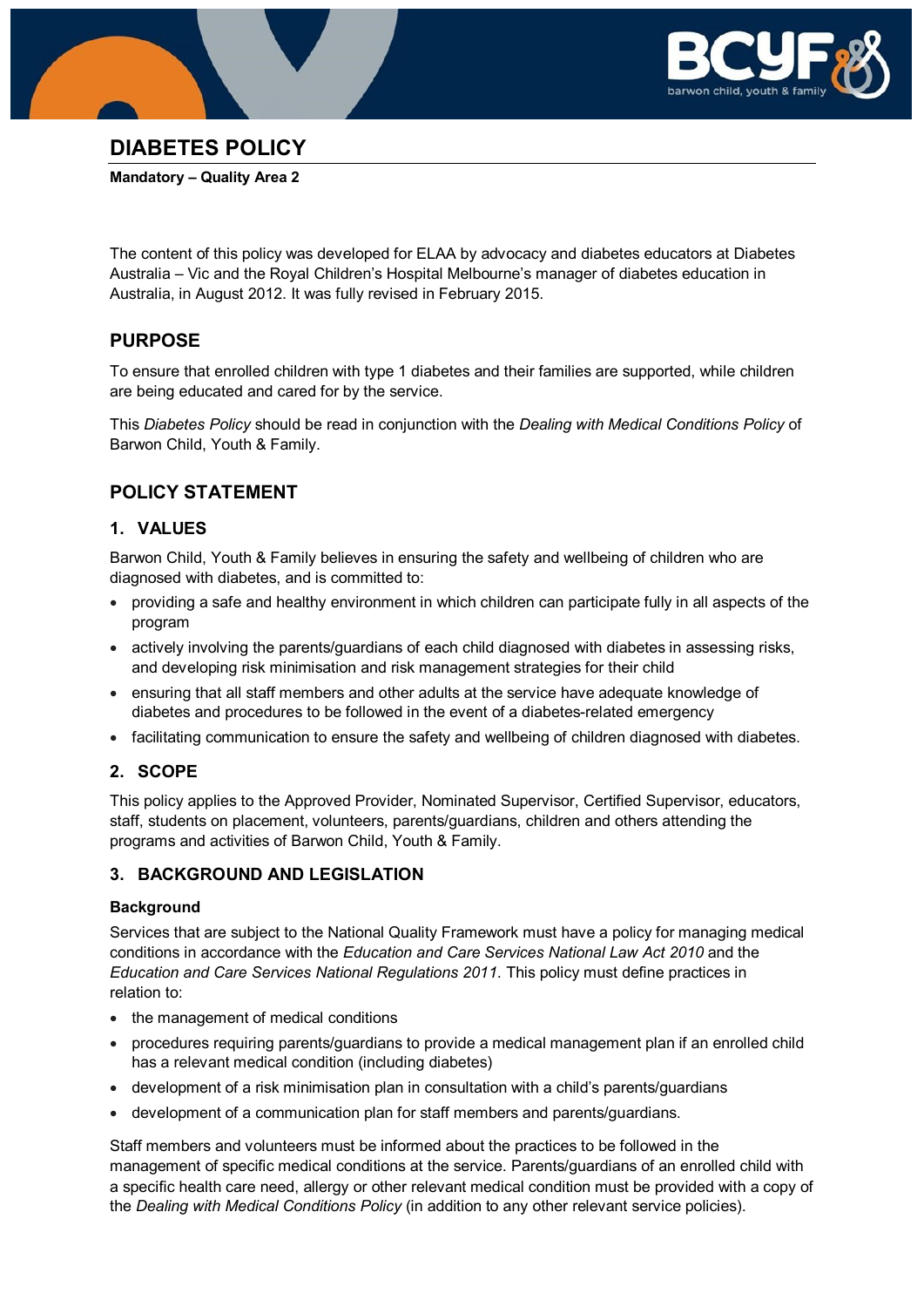Services must ensure that each child with diabetes has a current diabetes action and management plan prepared specifically for that child by their diabetes medical specialist team, at or prior to enrolment, and must implement strategies to assist children with type 1 diabetes. A child's diabetes action and management plan provides staff members with all required information about that child's diabetes care needs while attending the service.

The following lists key points to assist service staff to support children with type 1 diabetes:

- Follow the service's *Dealing with Medical Conditions Policy* (and this *Diabetes Policy*) and procedures for medical emergencies involving children with type 1 diabetes.
- Parents/guardians should notify the service immediately about any changes to the child's individual diabetes action and management plan.
- The child's diabetes medical specialist team may include an endocrinologist, diabetes nurse educator and other allied health professionals. This team will provide parents/guardians with a diabetes action and management plan to supply to the service. Examples can be found here: <http://www.diabetesvic.org.au/type-1-diabetes/children-a-adolescents/diabetes-and-school>
- Contact Diabetes Australia Vic for further support, information and professional development sessions.

Most children with type 1 diabetes can enjoy and participate in service programs and activities to their full potential, but are likely to require additional support from service staff to manage their diabetes. While attendance at the service should not be an issue for children with type 1 diabetes, they may require time away to attend medical appointments.

#### **Legislation and standards**

Relevant legislation and standards include but are not limited to:

- *Education and Care Services National Law Act 2010*: Sections 167, 169
- *Education and Care Services National Regulations 2011*: Regulations 90–96, 102, 136, 137, 146, 147, 160–162, 168(2)(d), 173, 177, 181, 183, 184, 246
- *Health Records Act 2001* (Vic)
- *National Quality Standard*, Quality Area 2: Children's Health and Safety
	- − Standard 2.1: Each child's health is promoted
		- − Element 2.1.1: Each child's health needs are supported
		- − Element 2.1.4: Steps are taken to control the spread of infectious diseases and to manage injuries and illness, in accordance with recognised guidelines
	- − Standard 2.3: Each child is protected
		- − Element 2.3.3: Plans to effectively manage incidents and emergencies are developed in consultation with relevant authorities, practised and implemented
- *Occupational Health and Safety Act 2004* (Vic)
- *Privacy and Data Protection Act 2014* (Vic)
- *Privacy Act 1988* (Cth)
- *Public Health and Wellbeing Act 2008*
- *Public Health and Wellbeing Regulations 2009* (Vic)

The most current amendments to listed legislation can be found at:

- Victorian Legislation Victorian Law Today:<http://www.legislation.vic.gov.au/>
- Commonwealth Legislation ComLaw:<http://www.comlaw.gov.au/>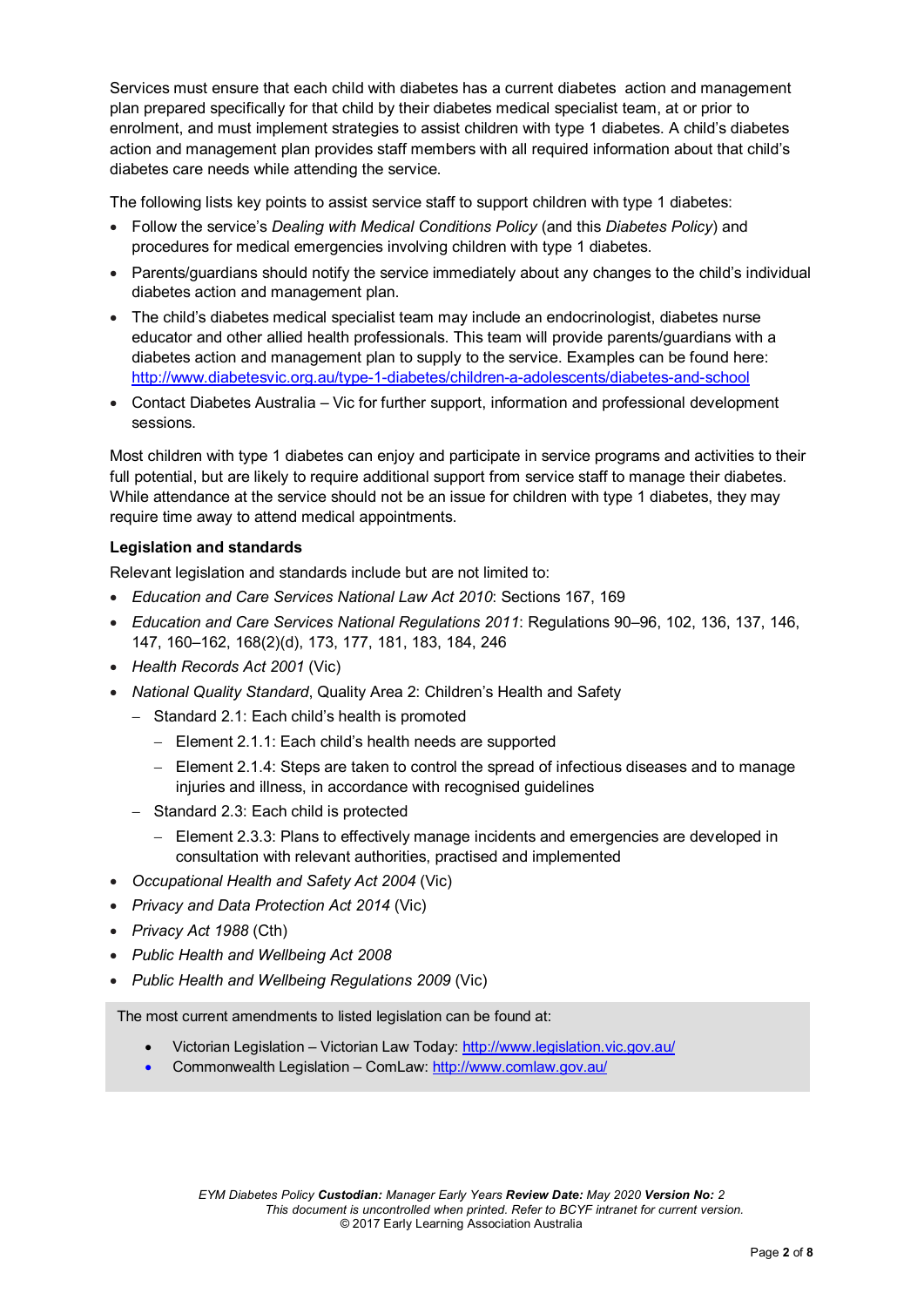### **4. DEFINITIONS**

The terms defined in this section relate specifically to this policy. For commonly used terms e.g. Approved Provider, Nominated Supervisor, Regulatory Authority etc. refer to the *General Definitions* section of this manual.

**Type 1 diabetes:** An autoimmune condition that occurs when the immune system damages the insulin producing cells in the pancreas. Type 1 diabetes is treated with insulin replacement via injections or a continuous infusion of insulin via a pump. Without insulin treatment, type 1 diabetes is life threatening.

**Type 2 diabetes:** Occurs when either insulin is not working effectively (insulin resistance) or the pancreas does not produce sufficient insulin (or a combination of both). Type 2 diabetes accounts for 85 to 90 per cent of all cases of diabetes and usually develops in adults over the age of 45 years, but is increasingly occurring in individuals at a younger age. Type 2 diabetes is unlikely to be seen in children under the age of 4 years.

**Hypoglycaemia** *or* **hypo (low blood glucose):** Hypoglycaemia refers to having a blood glucose level that is lower than normal i.e. below 4 mmol/L, even if there are no symptoms. Neurological symptoms can occur at blood glucose levels below 4 mmol/L and can include sweating, tremors, headache, pallor, poor co-ordination and mood changes. Hypoglycaemia can also impair concentration, behaviour and attention, and symptoms can include a vague manner and slurred speech.

Hypoglycaemia is often referred to as a 'hypo'. Common causes include but are not limited to:

- taking too much insulin
- delaying a meal
- consuming an insufficient quantity of carbohydrate
- undertaking unplanned or unusual exercise.

It is important to treat hypoglycaemia promptly and appropriately to prevent the blood glucose level from falling even lower, as very low levels can lead to loss of consciousness and possibly convulsions.

The child's diabetes action and management plan will provide specific guidance for services in preventing and treating a hypo.

**Hyperglycaemia (high blood glucose):** Hyperglycaemia occurs when the blood glucose level rises above 15 mmol/L. Hyperglycaemia symptoms can include increased thirst, tiredness, irritability and urinating more frequently. High blood glucose levels can also affect thinking, concentration, memory, problem-solving and reasoning. Common causes include but are not limited to:

- taking insufficient insulin
- consuming too much carbohydrate
- common illnesses such as a cold
- stress.

**Insulin:** Medication prescribed and administered by injection or continuously by a pump device to lower the blood glucose level. In the body, insulin allows glucose from food (carbohydrates) to be used as energy, and is essential for life.

**Blood glucose meter:** A compact device used to check a small blood drop sample to determine the blood glucose level.

**Insulin pump:** A small, computerised device to deliver insulin constantly, connected to an individual via an infusion line inserted under the skin.

**Ketones:** Occur when there is insufficient insulin in the body. High levels of ketones can make children very sick. Extra insulin is required (given to children by parents/guardians) when ketone levels are >0.6 mmol/L if insulin is delivered via a pump, or >1.0 mmol/L if on injected insulin.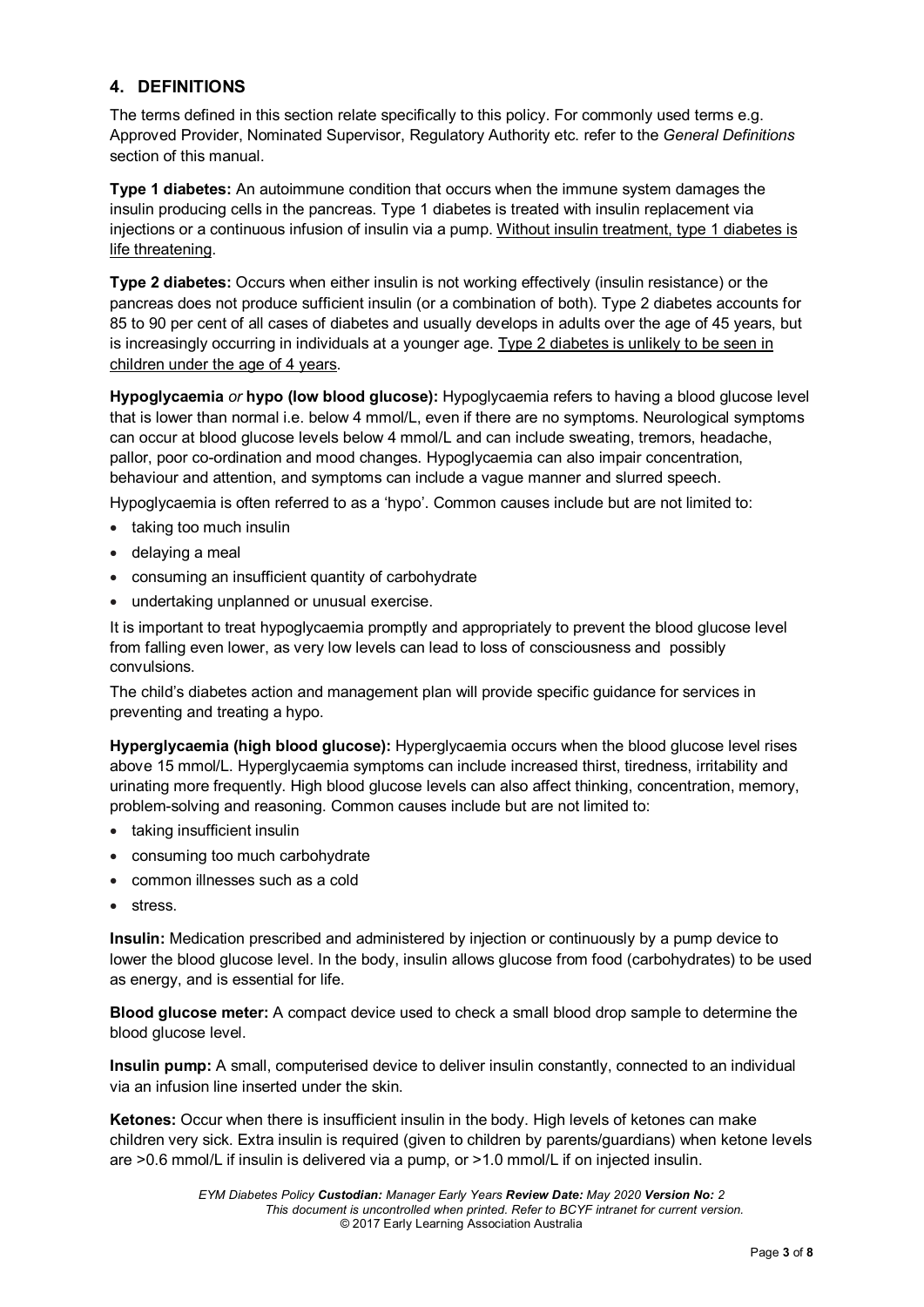### **5. SOURCES AND RELATED POLICIES**

#### **Sources**

- Caring for Diabetes in Children and [Adolescents, Royal Children's Hospital](http://www.rch.org.au/diabetesmanual/index.cfm?doc_id=2352) Melbourne: <http://www.rch.org.au/diabetesmanual/>
- Diabetes Australia Vic: [www.diabetesvic.org.au/type-1-diabetes/children-a-adolescents](http://www.diabetesvic.org.au/type-1-diabetes/children-a-adolescents)
	- − Information about professional learning for teachers (i.e. *Diabetes in Schools* one day seminars for teachers and early childhood staff), sample management plans and online resources.

Examples of current action and management plans can be found here: <http://www.diabetesvic.org.au/type-1-diabetes/children-a-adolescents/diabetes-and-school>

#### **Service policies**

- *Administration of First Aid Policy*
- *Administration of Medication Policy*
- *Dealing with Medical Conditions Policy*
- *Enrolment and Orientation Policy*
- *Excursions and Service Events Policy*
- *Food Safety Policy*
- *Hygiene Policy*
- *Incident, Injury, Trauma and Illness Policy*
- *Inclusion and Equity Policy*
- *Nutrition and Active Play Policy*
- *Occupational Health and Safety Policy*
- *Privacy and Confidentiality Policy*
- *Supervision of Children Policy*

### **PROCEDURES**

#### **The Approved Provider is responsible for:**

- ensuring that a diabetes policy is developed and implemented at the service
- ensuring that the Nominated Supervisor, educators, staff, students and volunteers at the service are provided with a copy of the *Diabetes Policy*, including the section on management strategies (refer to Attachment 1 – Strategies for the management of diabetes in children at the service), and the *Dealing with Medical Conditions Policy*
- ensuring that the programs delivered at the service are inclusive of children diagnosed with diabetes (refer to *Inclusion and Equity Policy*), and that children with diabetes can participate in all activities safely and to their full potential
- ensuring that the parents/guardians of an enrolled child who is diagnosed with diabetes are provided with a copy of the *Diabetes Policy* (including procedures) and the *Dealing with Medical Conditions Policy* (Regulation 91)
- ensuring that the Nominated Supervisor, staff and volunteers at the service are aware of the strategies to be implemented for the management of diabetes at the service (refer to Attachment 1 – Strategies for the management of diabetes in children at the service)
- ensuring that staff have access to appropriate training and professional development opportunities and are adequately resourced to work with children with Type 1 Diabetes and their families
- ensuring that each enrolled child who is diagnosed with diabetes has a current diabetes action and management plan prepared specifically for that child by their diabetes medical specialist team, at or prior to enrolment and signed off by all relevant parties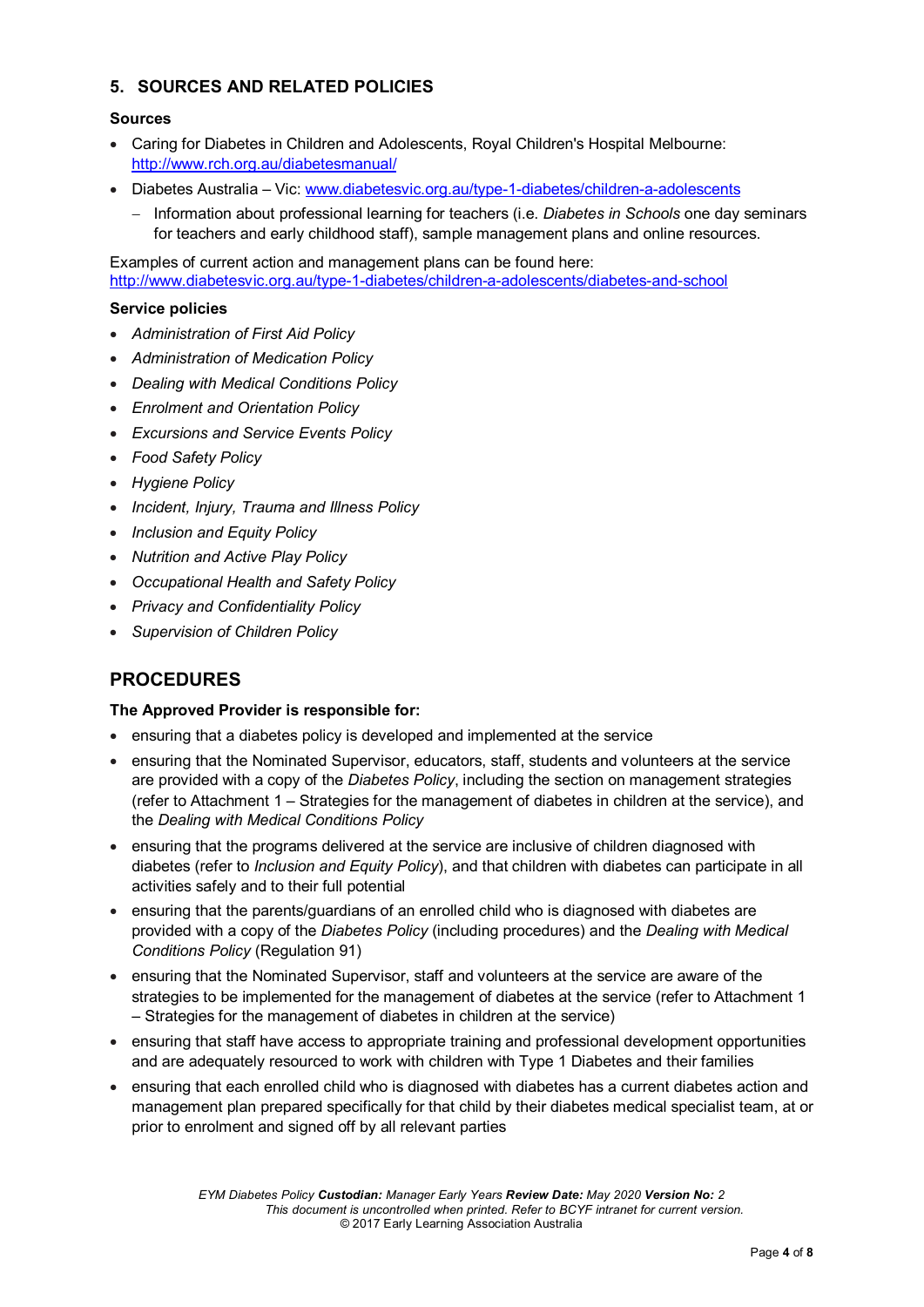- ensuring that the Nominated Supervisor, educators, staff, students, volunteers and others at the service follow the child's diabetes action and management plan in the event of an incident at the service relating to their diabetes
- ensuring that a risk minimisation plan is developed for each enrolled child diagnosed with diabetes in consultation with the child's parents/guardians, in accordance with Regulation 90(iii)
- ensuring that a communication plan is developed for staff and parents/guardians in accordance with Regulation 90(iv), and encouraging ongoing communication between parents/guardians and staff regarding the management of the child's medical condition
- ensuring that children diagnosed with diabetes are not discriminated against in any way and are able to participate fully in all programs and activities at the service
- following appropriate reporting procedures set out in the *Incident, Injury, Trauma and Illness Policy* in the event that a child is ill, or is involved in a medical emergency or an incident at the service that results in injury or trauma.

#### **The Nominated Supervisor is responsible for:**

- ensuring that the *Diabetes Policy* is implemented at the service
- compiling a list of children with diabetes and placing it in a secure but readily accessible location known to all staff. This should include the diabetes action and management plan for each child
- following the strategies developed for the management of diabetes at the service (refer to Attachment 1 – Strategies for the management of diabetes in children at the service)
- organising appropriate training and professional development for educators and staff to enable them to work effectively with children with Type 1 Diabetes and their families
- ensuring that all staff, including casual and relief staff, are aware of children diagnosed with diabetes, symptoms of low blood sugar levels, and the location of medication and diabetes action and management plans
- following the child's diabetes action and management plan in the event of an incident at the service relating to their diabetes
- following the risk minimisation plan for each enrolled child diagnosed with diabetes
- ensuring that programmed activities and experiences take into consideration the individual needs of all children, including children diagnosed with diabetes
- communicating daily with parents/guardians regarding the management of their child's diabetes
- ensuring that children diagnosed with diabetes are not discriminated against in any way and are able to participate fully in all programs and activities at the service.

#### **Certified Supervisors and other educators/staff are responsible for:**

- reading and complying with this *Diabetes Policy* and the *Dealing with Medical Conditions Policy*
- following the strategies developed for the management of diabetes at the service (refer to Attachment 1 – Strategies for the management of diabetes in children at the service)
- working with individual parents/guardians to determine the most appropriate support for their child
- following the risk minimisation plan for each enrolled child diagnosed with diabetes
- knowing which children are diagnosed with diabetes, and the location of their medication and diabetes action and management plans
- following the child's diabetes action and management plan in the event of an incident at the service relating to their diabetes
- communicating daily with parents/guardians regarding the management of their child's medical condition
- ensuring that children diagnosed with diabetes are not discriminated against in any way and are able to participate fully in all programs and activities at the service.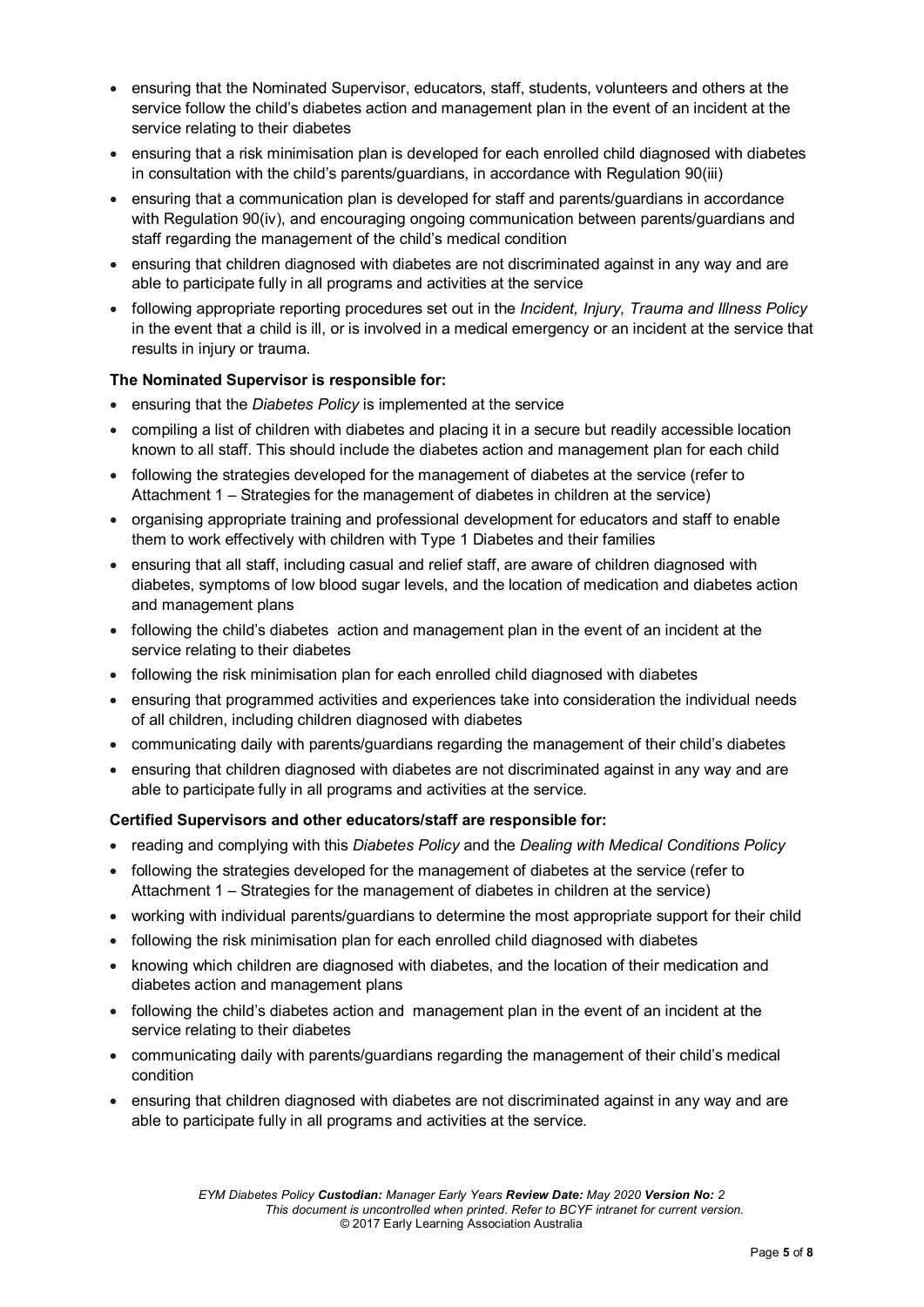#### **All parents/guardians are responsible for:**

• reading and complying with this *Diabetes Policy*, diabetes management strategies (refer to Attachment 1 – Strategies for the management of diabetes in children at the service), and the *Dealing with Medical Conditions Policy.*

#### **Parents/guardians of children diagnosed with type 1 diabetes are responsible for:**

- providing the service with a current diabetes action and management plan prepared specifically for their child by their diabetes medical specialist team and signed off by all relevant parties
- working with the Approved Provider to develop a risk minimisation plan for their child
- working with the Approved Provider to develop a communication plan
- working with educators and staff to assist them to provide the most appropriate support for their child
- ensuring that they provide the service with any equipment, medication or treatment, as specified in the child's individual diabetes action and management plan.

#### **Volunteers and students, while at the service, are responsible for following this policy and its procedures.**

### **EVALUATION**

In order to assess whether the values and purposes of the policy have been achieved, the Approved Provider will:

- selectively audit enrolment checklists (for example, annually) to ensure that documentation is current and complete
- regularly seek feedback from everyone affected by the policy regarding its effectiveness
- monitor the implementation, compliance, complaints and incidents in relation to this policy
- keep the policy up to date with current legislation, research, policy and best practice
- revise the policy and procedures as part of the service's policy review cycle, or following a hypo emergency at the service, to identify any changes required
- notify parents/guardians at least 14 days before making any changes to this policy or its procedures.

# **ATTACHMENTS**

• Attachment 1: Strategies for the management of diabetes in children at the service

### **AUTHORISATION/DOCUMENT HISTORY**

This policy was initially adopted by the Approved Provider of Glastonbury Community Services (now Barwon, Child Youth & Family) education and care services on 7 October 2013.

| <b>Version</b><br><b>Number</b> | <b>Approval Date</b>                      | <b>Approved By</b>                       | <b>Brief Description</b>                                                      |  |
|---------------------------------|-------------------------------------------|------------------------------------------|-------------------------------------------------------------------------------|--|
| V1                              | April 2016                                | Executive<br>Director Client<br>Services | Glastonbury Community Services policy reviewed and<br>reformatted under BCYF. |  |
| V2                              | May 2018                                  | Executive<br>Director Client<br>Services | Policy reviewed against the National Quality Framework                        |  |
| <b>Author</b>                   | Manager Early Years                       |                                          |                                                                               |  |
| <b>Reviewer</b>                 | <b>Executive Director Client Services</b> |                                          |                                                                               |  |

**REVIEW DATE: MAY 2020**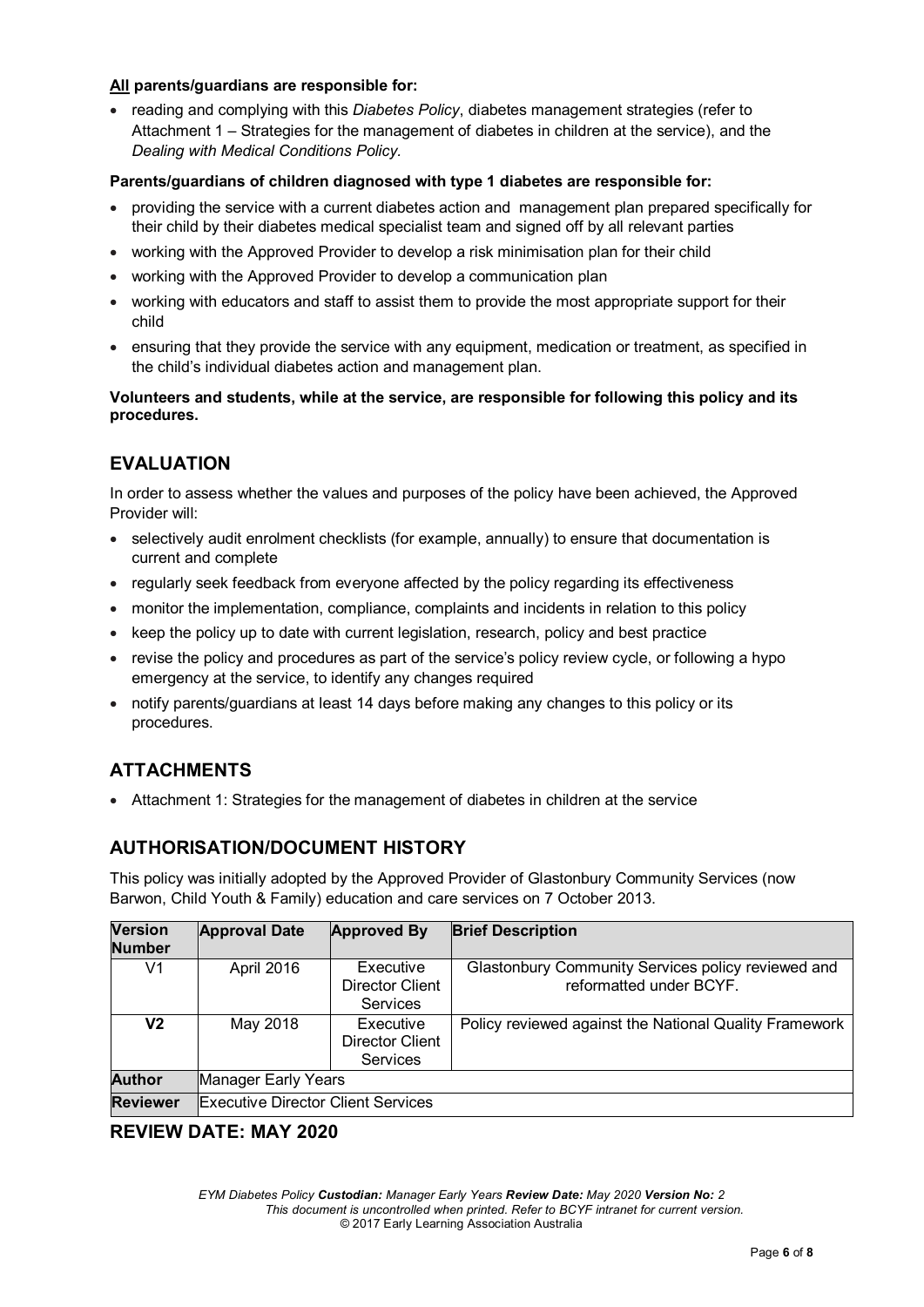## **ATTACHMENT 1 Strategies for the management of diabetes in children at the service**

| <b>Strategy</b>                                      | <b>Action</b>                                                                                                                                                                                                                                                                                                                                                                                                                                                                                                                                                                                          |
|------------------------------------------------------|--------------------------------------------------------------------------------------------------------------------------------------------------------------------------------------------------------------------------------------------------------------------------------------------------------------------------------------------------------------------------------------------------------------------------------------------------------------------------------------------------------------------------------------------------------------------------------------------------------|
| <b>Monitoring of</b><br>blood glucose (BG)<br>levels | Checking of blood glucose (BG) levels is performed using a blood<br>glucose meter (refer to Definitions) and a finger pricking device.<br>The child's diabetes action and management plan should state the<br>times that BG levels should be checked, the method of relaying<br>information to parents/guardians about BG levels and any<br>intervention required if the BG level is found to be below or above<br>certain thresholds. A communication book can be used to provide<br>information about the child's BG levels between parents/guardians<br>and the service at the end of each session. |
|                                                      | Checking of BG occurs at least four times every day to evaluate<br>the insulin dose. Some of these checks may need to be done while<br>a child is at the service – at least once, but often twice. Routine<br>times for checking include before meals, before bed and regularly<br>overnight.                                                                                                                                                                                                                                                                                                          |
|                                                      | Additional checking times will be specified in the child's diabetes<br>$\bullet$<br>action and management plan. These could include such times as<br>when a 'hypo' is suspected.                                                                                                                                                                                                                                                                                                                                                                                                                       |
|                                                      | Children are likely to need assistance with performing BG checks.                                                                                                                                                                                                                                                                                                                                                                                                                                                                                                                                      |
|                                                      | Parents/guardians should be asked to teach service staff about BG                                                                                                                                                                                                                                                                                                                                                                                                                                                                                                                                      |
|                                                      | checking procedures.<br>Parents/guardians are responsible for supplying a blood glucose<br>$\bullet$                                                                                                                                                                                                                                                                                                                                                                                                                                                                                                   |
|                                                      | meter, in-date test strips and a finger pricking device for use by<br>their child while at the service.                                                                                                                                                                                                                                                                                                                                                                                                                                                                                                |
| <b>Managing</b><br>hypoglycaemia<br>(hypos)          | Hypos or suspected hypos should be recognised and treated<br>$\bullet$<br>promptly, according to the instructions provided in the child's<br>diabetes action and management plan.                                                                                                                                                                                                                                                                                                                                                                                                                      |
|                                                      | Parents/guardians are responsible for providing the service with<br>$\bullet$<br>oral hypoglycaemia treatment (hypo food) for their child in an<br>appropriately labelled container.                                                                                                                                                                                                                                                                                                                                                                                                                   |
|                                                      | This hypo container must be securely stored and readily<br>accessible to all staff.                                                                                                                                                                                                                                                                                                                                                                                                                                                                                                                    |
| Administering<br>insulin                             | Administration of insulin during service hours may be required; this<br>will be specified in the child's diabetes action and management<br>plan.                                                                                                                                                                                                                                                                                                                                                                                                                                                       |
|                                                      | As a guide, insulin for service-aged children is commonly<br>administered:                                                                                                                                                                                                                                                                                                                                                                                                                                                                                                                             |
|                                                      | twice a day: before breakfast and dinner at home                                                                                                                                                                                                                                                                                                                                                                                                                                                                                                                                                       |
|                                                      | by a small insulin pump worn by the child<br>If insulin is required please seek specific advice from the child's diabetes<br>treatment team.                                                                                                                                                                                                                                                                                                                                                                                                                                                           |
| <b>Managing ketones</b>                              | Ketone checking may be required when their blood glucose level is<br>٠<br>>15.0 mmol/L.                                                                                                                                                                                                                                                                                                                                                                                                                                                                                                                |
|                                                      | Refer to the child's diabetes action and management plan.                                                                                                                                                                                                                                                                                                                                                                                                                                                                                                                                              |